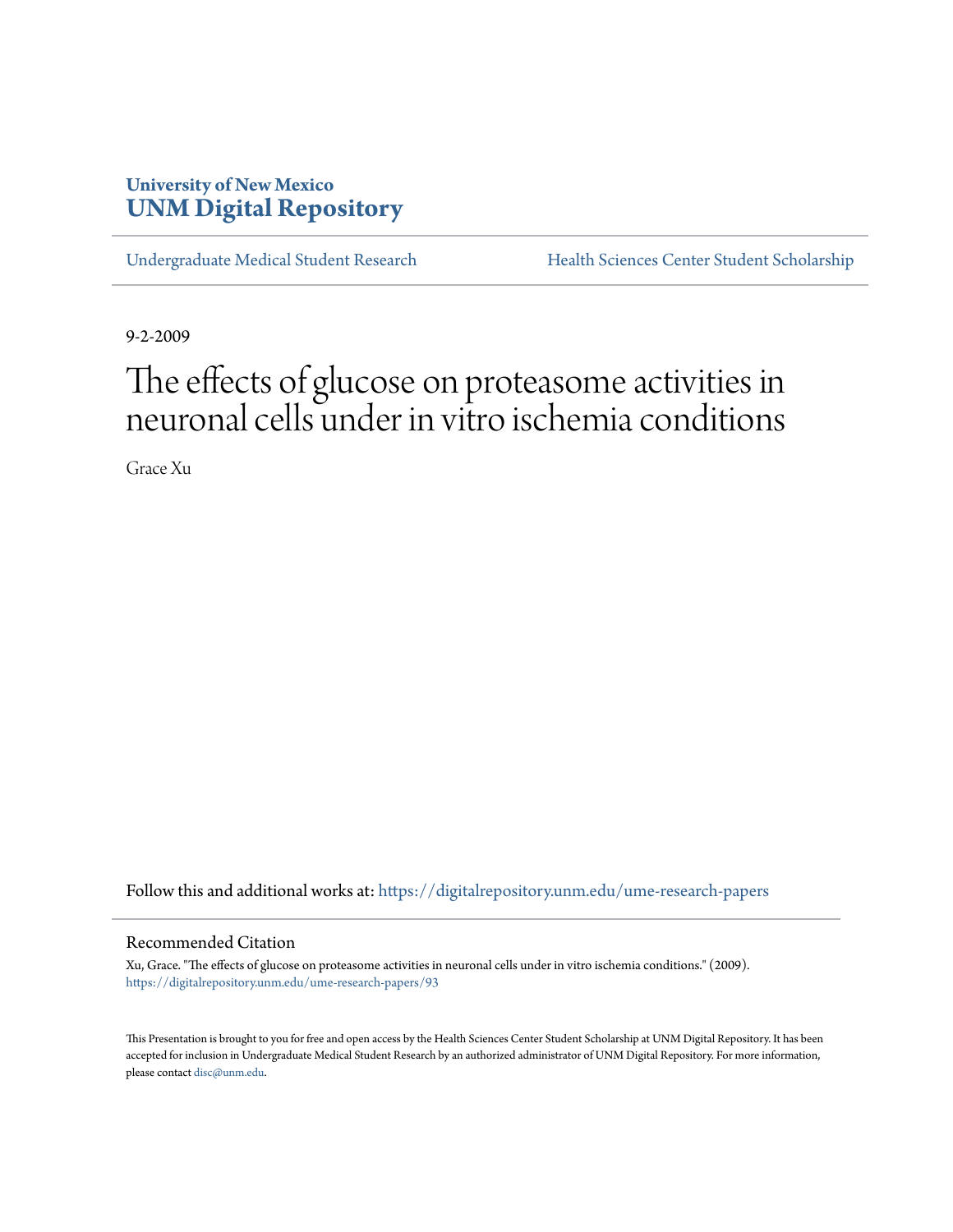Medical Student Research Project Report

## **The effects of glucose on proteasome activities in neuronal cells under** *in vitro* **ischemia conditions**

**Student**  Grace Xu, Class of 2009 School of medicine, University of New Mexico

#### **Mentor**

Honglian Shi, PhD College of Pharmacy University of New Mexico

### **Co-mentor**

Andy Hu, PhD Dept Biochem Mol Biol SOM, University of New Mexico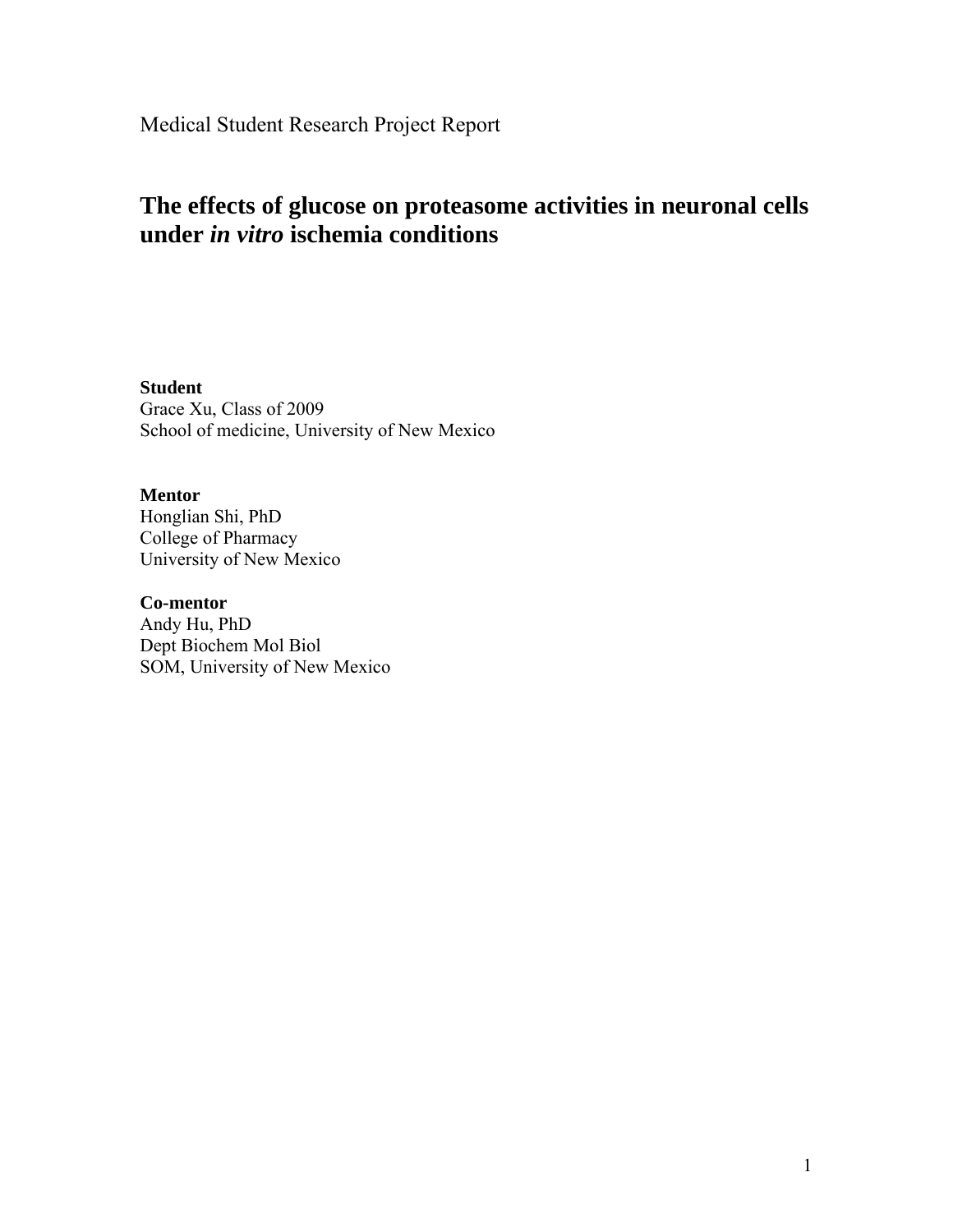#### **Abstract**

Reducing the volume of brain damage after stroke has been a focus of recent research due to its effect on recovery time and quality of life. Changes in proteasomal activities are related to ischemic damage of brain. Proteasome inhibition has been suggested as a potential treatment option for stroke. However, the mechanism of alteration of proteasomal activities in neurons under ischemic conditions is not known. In study, we investigated the role of glucose in regulating proteasomal activities in neuronal cells under ischemic condition. We found that glucose concentration had remarkable differential effect on both 20S and 26S proteasomal activities in SH-SY5Y cells under hypoxic exposures. Further investigation revealed that reactive oxygen species caused increase or decrease of 20S and 26S activities, dependent on the level of ROS. Finally, antioxidant treatment confirmed that ROS was responsible, at least in part, for the changes of proteasomal activities in ischemic neurons.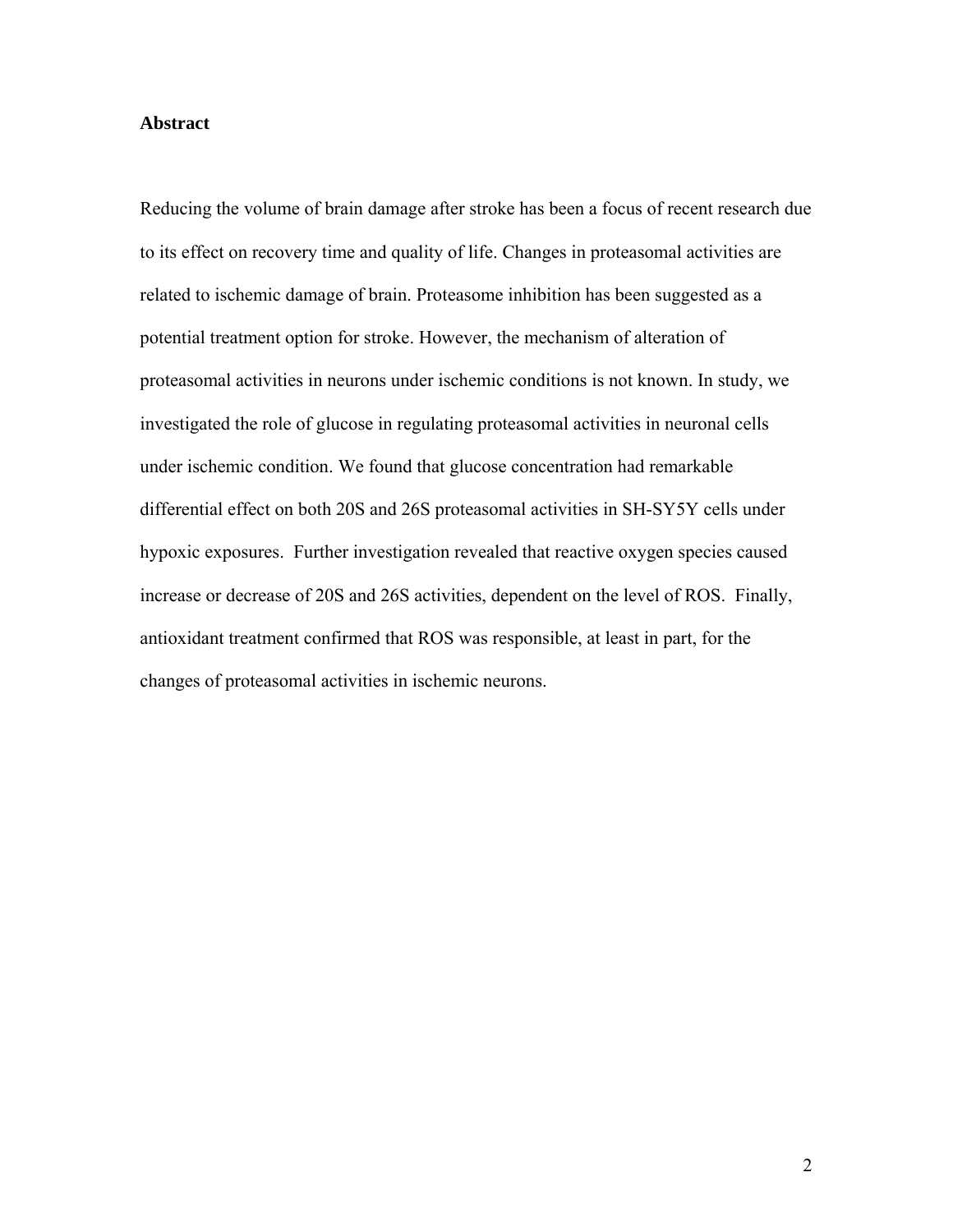#### **Introduction**

According to American Stroke Association, there are 700,000 Americans suffering new or recurrent stroke each year, and stroke is the  $3<sup>rd</sup>$  leading cause of death after heart disease and cancer in the U.S. In 2006, fifty eight billion dollars were spent on stroke related medical care and disability. A significant amount of recent research on stroke focuses on reducing the volume of brain damage that is directly related the recovery time and quality of life. Changes in proteasomal activities are related to ischemic damage of brain. It has been reported that treatment with proteasome inhibitor reduces effectively neuronal and astrocytic degeneration, cortical infarct volume, infarct neutrophil infiltration (Wojcik and Di Napoli, 2004). And thus, proteasome inhibition has been suggested as a potential treatment option for stroke (Phillips et al., 2000). However, the mechanism of alteration of proteasomal activities in neurons under ischemic conditions is not known. Results from non-neuronal cells have shown that reactive oxygen species (ROS) plays a critical role in regulating proteasomal activities. Ischemia causes abnormal ROS metabolism, due to the interruption of nutrients and oxygen supplies and their abnormal metabolisms. Glucose is one of the major nutrients in blood. It is not only a major energy supplier, but also a major reducing agent provider through the pentose phosphate pathways in cells. It has been shown that glucose quenches ROS in neurons under ischemic conditions (Shi and Liu, 2006). Based on these findings, we hypothesize that glucose plays a critical role in regulating proteasomal pathways through reducing ROS levels in neuronal cells under ischemic conditions. This study will provide experimental evidence to shed new light on the mechanism of proteasomal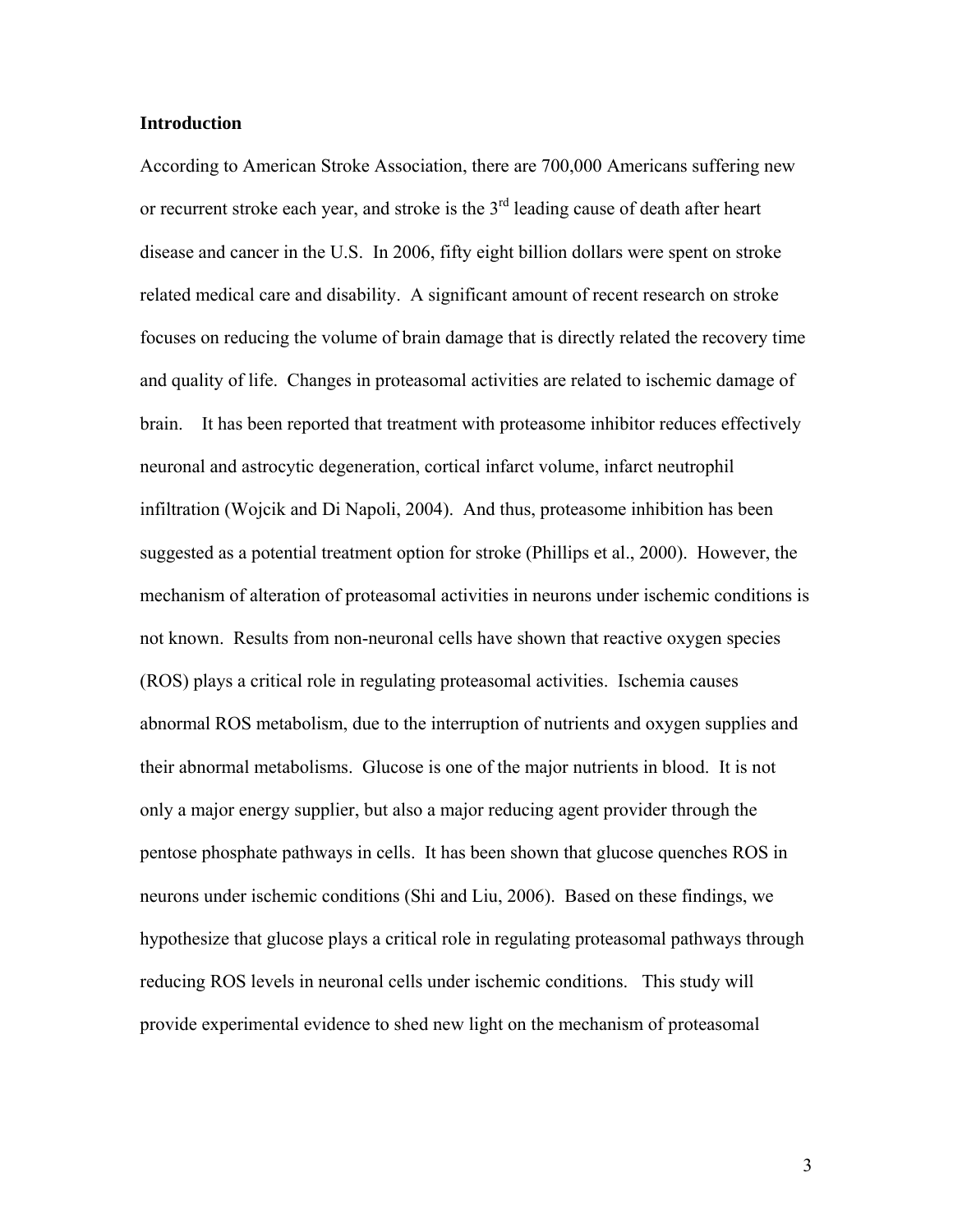activity changes in neurons under ischemic conditions, and thus provide assistance in designing potential safe and effective stroke treatments.

#### **Material and Method**

*Cell culture and treatments*: SH-SY5Y Cells was chosen for its similar property to neuronal cells. SH-SY5Y cells were cultured in Dulbecco's Modified Eagle's Medium (DMEM) with 10% fetal bovine serum (FBS) and antibiotics (penicillin-streptomycin 1:100) at 37 °C in a humidified incubator gassed with 95% air and 5%  $CO<sub>2</sub>$ . Medium was changed to DMEM without FBS and without antibiotics at 80% confluence. For glucose and hypoxic treatments, cells were gently washed twice with pre-warmed phosphate buffered saline (PBS, pH 7.4), and then placed in DMEM with a range of glucose concentrations  $(0, 2.5, 5.5, 10, \text{ and } 25 \text{ mM})$ , which had been gassed with nitrogen for 10 min. The range of glucose concentration is chosen according to Shi et al (Shi and Liu, 2006). Cells were incubated at 37 °C for 3 hrs in a humidified hypoxia chamber (Billups-Rothenberg Inc., Del Mar, CA) with  $1\%$  O<sub>2</sub>,  $5\%$  CO<sub>2</sub> and balance nitrogen. For ROS or antioxidants treatment, cells are handled as same method as glucose treatment.

*Proteasome activity assay:* 26S proteasome functions were measured by their abilities to cleave a substrate (SucLLVY-AMC) as described by Fekete et al (Fekete et al., 2005). Briefly, one million cells were washed twice with phosphate buffer (pH 7.4) and then lysed by repeated freeze–thaw cycles in 0.25 M sucrose, 25 mM HEPES (pH 7.8), 10 mM MgCl2, 1 mM EDTA, and 1 mM dithiothreitol. Lysates were centrifuged at 14,000*g*  for 30 min. Protein levels were determined using a Bio-Rad reagent. Cell lysate (10 μg protein) was diluted with buffer I (50 mM Tris, pH 7.4, 2 mM DTT, 5 mM  $MgCl<sub>2</sub>$ , 2 mM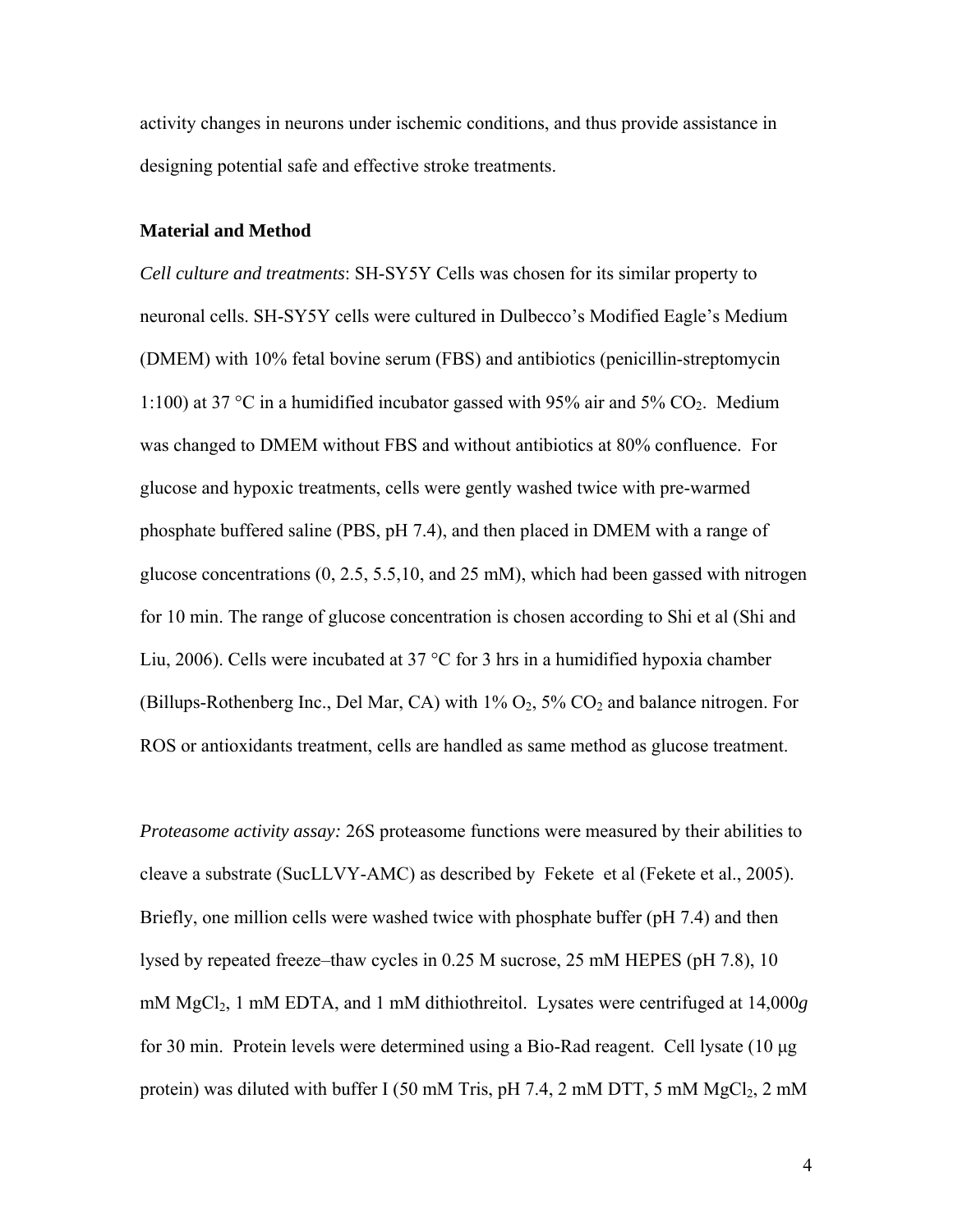ATP) to a final volume of  $100 \mu l$  and the fluorogenic proteasome substrate SucLLVY-AMC (80 µM in 1% DMSO, chymotrypsin-like, Sigma) was added. The mixture was incubated at 37°C for 1 h. The reaction was stopped by adding an equal volume of icecold ethanol and 10 vol of 0.125 M sodium borate (pH 9.0). All the procedure described above was carried out under a low  $O_2$  condition by using a hypoxia chamber. Free AMC was detected with a fluorescence plate reader (Wallac  $1420$  victor<sup>2</sup>) at ex 380 nm and em 440 nm using free AMC as a standard. To access 20S function, buffer I was replaced by an ATP-free buffer containing SDS (20 mM HEPES, pH 7.8; 0.5 mM EDTA, 0.03% SDS).

#### **Data analysis**

Each datum point was repeated 4-8 times. Results were expressed as means  $\pm$  SE. The statistical analysis will be evaluated by unpaired Student's t-test, with the level of significance chosen at  $p<0.05$ .

#### **Results**

To investigate the effects of glucose on proteasomal activities, we studied 20S and 26S proteasomal activities in SH-SY5Y cells after *in vitro* ischemic treatments. The cells were exposed to different glucose levels (0, 2.5, 5.5,10, and 25 mM) and low oxygen (1%) 3 hours (hrs). After the treatments, cells were collected, and their proteasomal activities were analyzed. As shown in Fig. 1, the 20S proteasomal activity was glucose concentration dependent in the hypoxic cells. In range of 0-10 mM, glucose increased the proteasomal activity. When glucose concentration was greater than 10 mM, the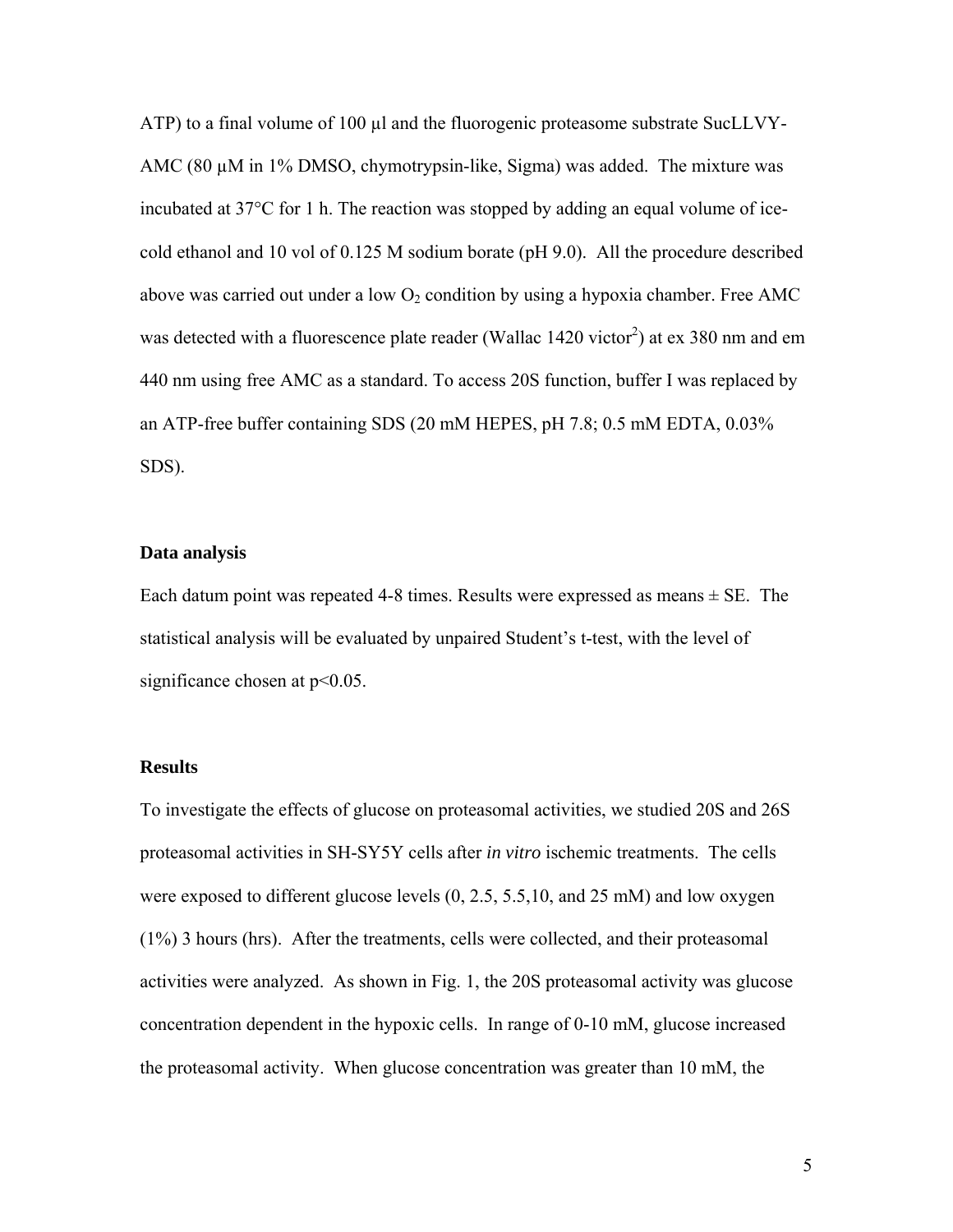proteasomal activity decreased. The activity at 25 mM glucose was significant lower than these at 0, 5.5, and 10 mM. In addition, it seemed that the activity increased again when the glucose concentration was greater than 25 mM. Fig. 2. shows the effect of glucose on the 26S proteasomal activities in the hypoxic cells. Glucose at the range of 0- 25 mM primarily decreased the 26S activities concentration dependently. In the presence of glucose concentration greater than 25 mM, the activity increased. The results revealed that glucose had great effect on both 20S and 26S activities in the hypoxic cells and that cells treated with glucose at 25 mM had the lowest activities of 20S and 26S proteasomes.

To confirm that reactive oxygen species (ROS) was involved in the glucose-mediated proteasomal activity changes, we carried out experiments to study the effect of ROS on the activity of proteasomes. ROS refers to a group of oxygen centered reactive species. Superoxide anion radical and  $H_2O_2$  are two very important ROS in causing oxidative damage and altering signal transduction under oxidative stress such as pathological condition of ischemia. We tested the effects of superoxide and  $H_2O_2$  on the activity of 20S and 26S proteasomes in SH-SY5Y cells under hypoxic conditions. Fig. 3 shows that superoxide decreased 26S activity under hypoxic conditions concentration-dependently. In the presence of 50  $\mu$ M KO<sub>2</sub>, the 26S activity decreased about 50%. In contrast, the effect of superoxide on 20S activity was different from that of 26S activity.  $KO<sub>2</sub>$ increased 20S activity in a concentration up to 20  $\mu$ M. When KO<sub>2</sub> concentration was greater than 20 μM, it reduced 20S activity.  $KO<sub>2</sub>$  at 50 μM only slightly reduced 20S activity without significance, compared to the control group (in the absence of  $KO<sub>2</sub>$ ).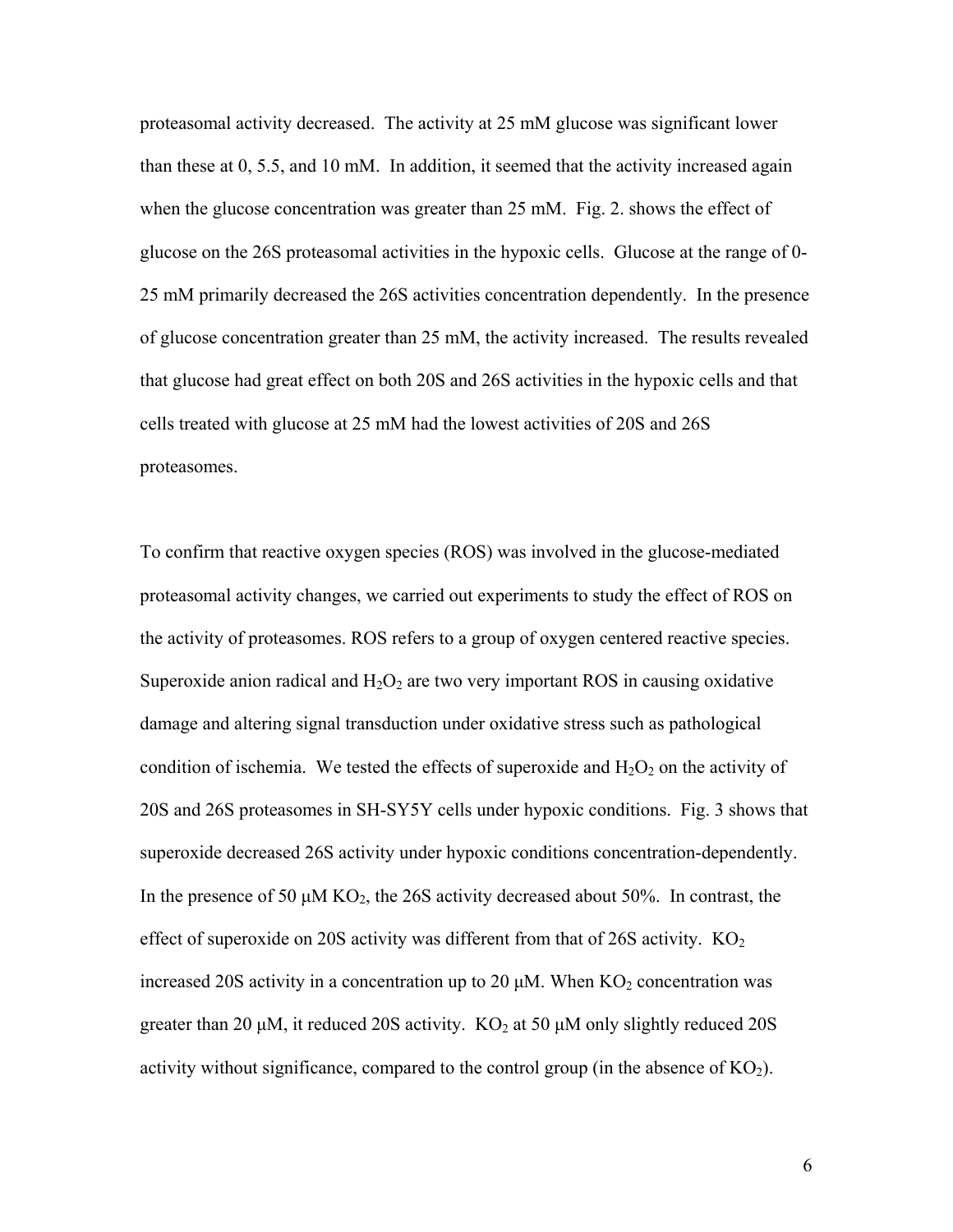$H<sub>2</sub>O<sub>2</sub>$  also showed ability to affect 20S and 26S activities concentration dependently (Fig. 4). In a smaller dose (smaller than 50  $\mu$ M),  $H_2O_2$  elevated 26S activity. As the concentration of  $H_2O_2$  increases (greater than 50  $\mu$ M), it seemed to inhibit the activity. On the other hand,  $H_2O_2$  elevated 20S activity during the range of 0-200  $\mu$ M. These results demonstrated that superoxide and  $H_2O_2$  had great effect on 20S and 26S activities in hypoxic SH-SY5Y cells although their effects were concentration dependent and differential dependent on the species of proteasomes.

The above results indicated that ROS could increase or inhibit 20S and 26S activities in hypoxic SH-SY5Y cells. However, there was no direct link that ROS was responsible for glucose-mediated proteasomal activity changes in hypoxic cells. To further confirm that ROS was involved in proteasomal activity changes, we used specific antioxidants as ROS scavenger to reduce the levels ROS in hypoxic cells. A membrane permeable SOD mimic MnTmPyp was used to suppress  $O_2^{\bullet}$ . Catalase was used to suppress the generation of H2O2. In these experiments, cells were pre-incubated with these antioxidants 30 min before *in vitro* hypoxic treatments. Fig. 5 shows the effect of MnTmPyp on 26S and 20S activities. In the concentration range of 0-20 μM , MnTmPyp decreased both 26S and 20S activities. Catalase also decreased the activity of 26S (Fig. 6). However, the effect of catalase on 20S was a different from that on 26S. It increased the activity at 250 units/ml but decreased the activity when its concentration was greater than 250 units/ml. These results confirmed that ROS were involved in the alteration of proteasomal activities in ischemic SH-SY5Y cells.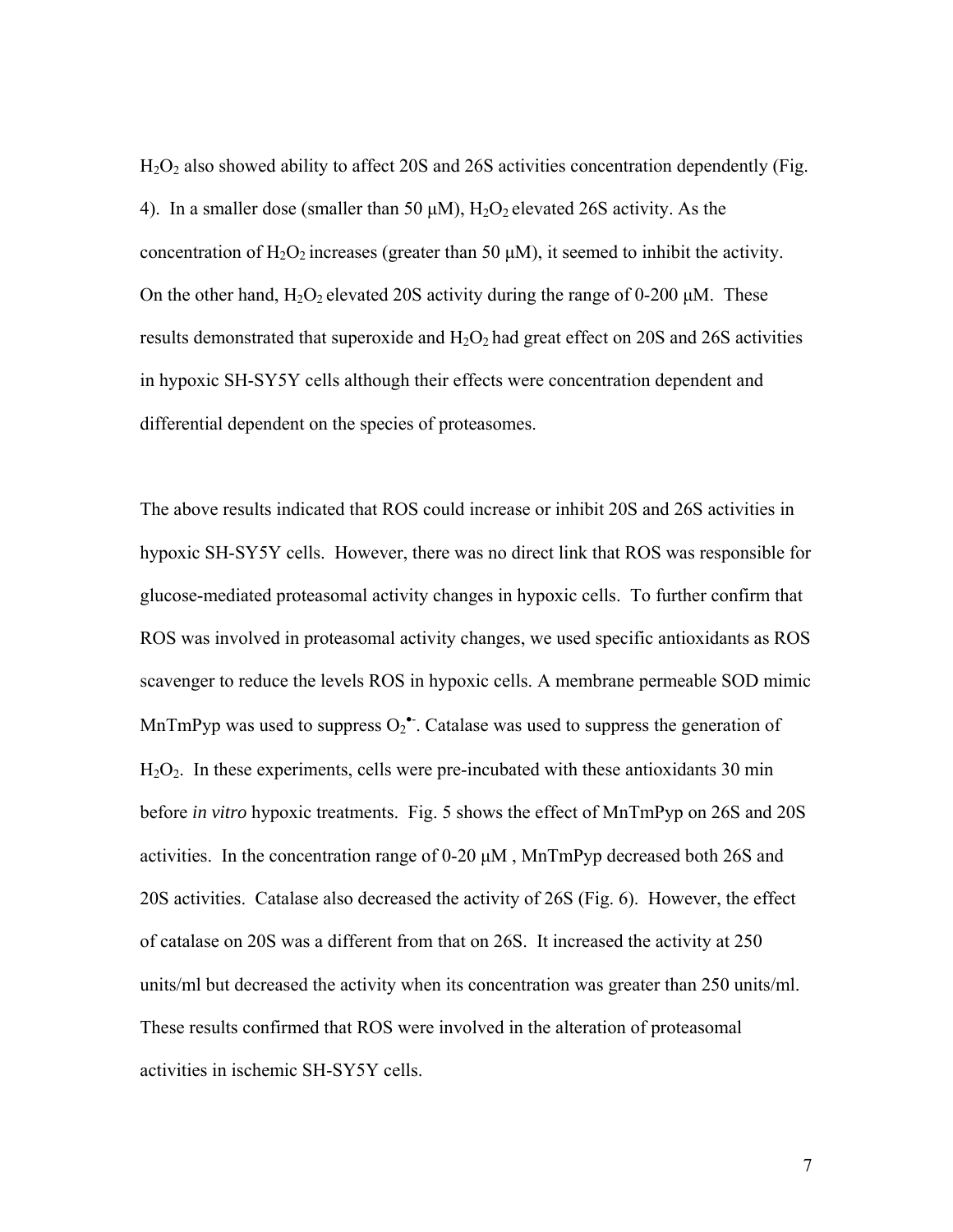#### **Discussion**

Proteasomes are large multicatalytic proteinase complexes in cytosol and nucleus of eukaryotic cells. The proteasome complexes exist in two forms, 26S, which mainly mediates the ubiquitin-dependent degradation of cellular proteins, and 20S, which is ATP- and ubiquitin-independent. The two different complexes usually have different protein substrate specificities. The 26S pathway is greatly dependent on the covalent attachment of ubiquitin to proteins, which is known as ubiquitination, to form conjugates. The ubiquitin-proteasome system has a central role in the selective degradation of intracellular proteins, which are critical in regulating critical cell processes including differentiation, cytokine-induced gene expression, apoptosis, and the stress response (Brahimi-Horn and Pouyssegur, 2005; Ciechanover, 2006; Ding et al., 2006; Wilkinson, 1995). In addition, the ubiquitin-proteasome system component are among the most abundant proteins of central nervous system. Cellular oxidized proteins are degraded primarily through ubiquitin-independent 20S proteasome pathway (Ding et al., 2006). Proteasome activities under ischemic condition have been related to activation of proinflammatory protein through nuclear factor-kappa B (NF-kB) (Palombella et al., 1994). The involvement of proteasome in the degradation of hypoxia-inducible factor 1 has been proved to be critical to the progression and extension of cerebral injuries during stroke. More significantly, it has been reported that treatment with proteasome inhibitor reduces effectively neuronal and astrocytic degeneration, cortical infarct volume, infarct neutrophil infiltration (Wojcik and Di Napoli, 2004). Thus, proteasome inhibition has been suggested as a potential treatment option for stroke (Phillips et al., 2000).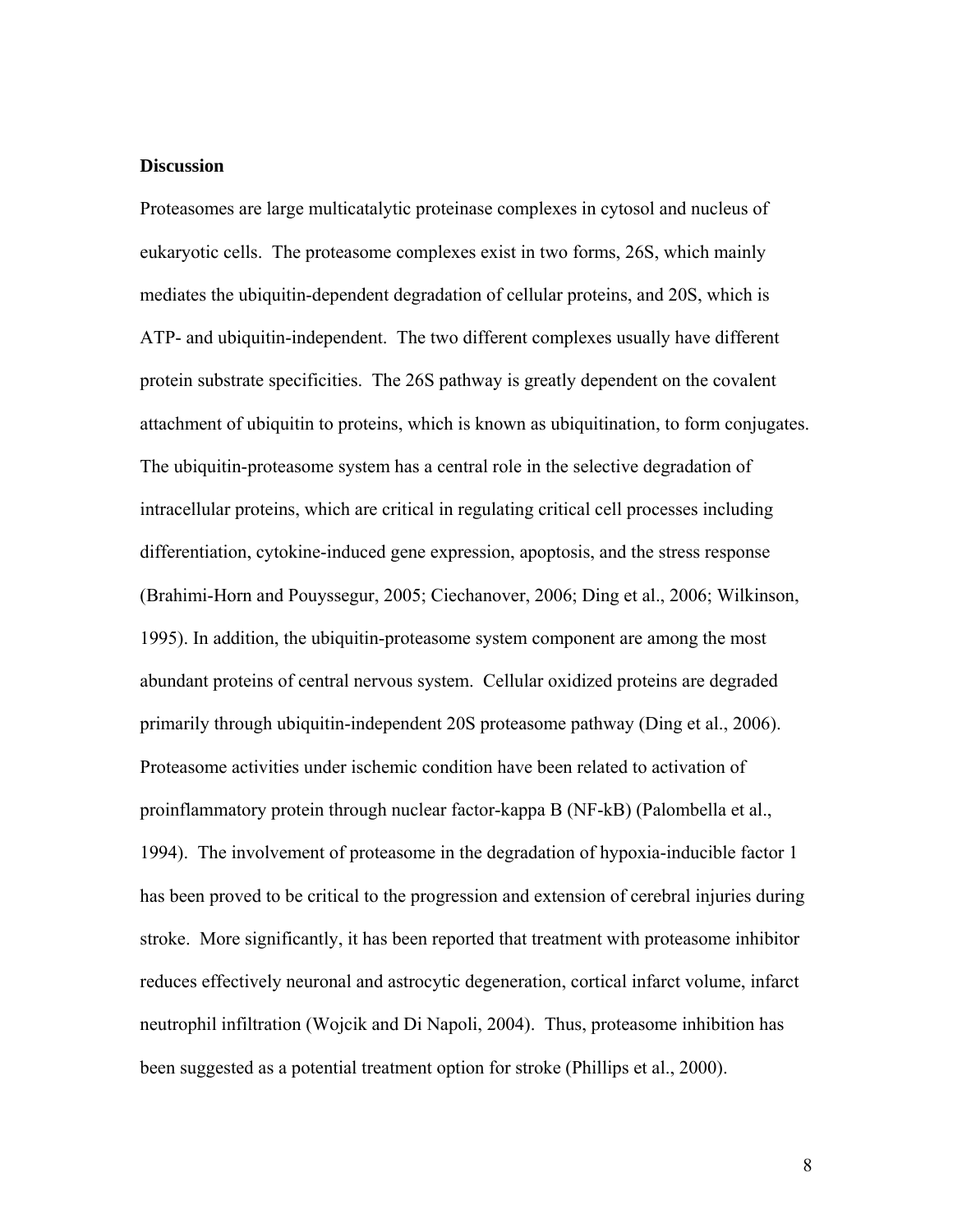Glucose, an essential nutrient for brain function has been proved to play an important role in ischemic injury. Both glucose deprivation and exposure to elevated glucose levels have been shown to be pathogenic to cells. Besides as an energy source, glucose is also a source providing reductants in cells and maintains cellular redox status. Glucose is a main substrate to produce the principal intracellular reductant NADPH by the pentose phosphate pathways (PPP) (Averill-Bates and Przybytkowski, 1994; Przybytkowski and Averill-Bates, 1996). Glutathione (GSH) can be regenerated from glutathione disulfide (GSSG) by glutathione reductase, which uses NADPH as an electron donor. The pathways have been suggested as the major source of NADPH production for the maintenance of GSH level, which maintains a cellular reduced milieu, in the brain (Ben-Yoseph et al., 1994; Hotta, 1962; Hotta and Seventko, 1968). Consequently, it would be expected that lack of glucose results in a condition of metabolic oxidative stress characterized by increased pro-oxidant production and increased levels of GSSG because of interfering with NADPH production by the PPP pathway. In fact, it has been demonstrated that glucose greatly affect the ROS levels in hypoxic neurons (Shi, 2006). The published results showed that the presence of glucose decreased the level of ROS and cells incubated with glucose at 25 mM had the lowest levels of ROS. ROS have been suggested to be able to affect both 26S and 20S proteasome pathways. For example,  $O_2^{\bullet}$  may play a role like  $O_2$  in activating prolyl hydroxylase under hypoxia, thus increasing the activity of ubiquitin-proteasomal pathways as a whole (Callapina et al., 2005; Haddad, 2002), although the 26S may be vulnerable to ROS exposure. On the

other hand, ROS may facilitate protein degradation through 20S pathway because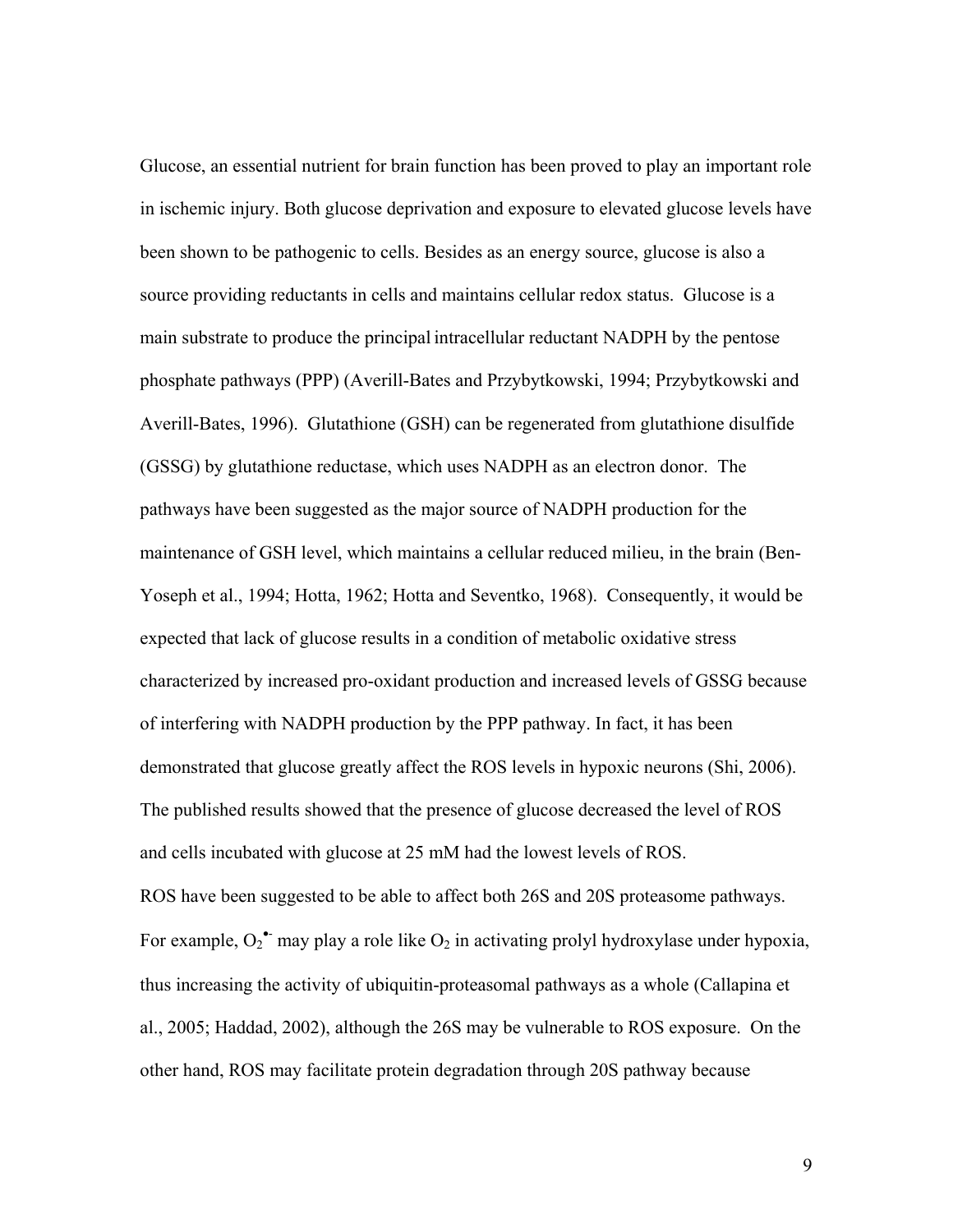oxidized proteins are preferred substrates of 20S proteasome (Grune et al., 1996, 1997; Grune et al., 1995; Levine et al., 1996) and ROS rapidly upregulate 20S proteasome activity (Ullrich et al., 1999). However, it is not completely known whether ROS affect the proteasomal activities in cells under hypoxic conditions, especially in neuronal cell. The results in this report clearly demonstrate that ROS affect the activity of proteasomal activities in SH-SY5Y neuronal cells under hypoxic exposures. As shown in Fig. 1 and 2, cells treated hypoxia and glucose at 25 mM had the lowest 20S and 26S proteasomal activities. As discussed previously, glucose at 25 mM induced the lowest level of ROS in hypoxic neurons. This indicates that ROS may be was responsible for the elevation of proteasomal activities in ischemic neurons (in the absence or low levels of glucose). Indeed, our results from experiments with ROS and antioxidant treatments confirmed that both superoxide and hydrogen peroxide could increase 20S and 26S activities in hypoxic neurons although there was a concentration range for this specific effect.

Cellular injury induced by both low and high glucose has been linked to the generation of reactive oxygen species (ROS) and increased oxidative stress. It has been reported that glucose deprivation causes perturbations in cellular sensitivity to oxidative stress, which is mediated by increased generation of pro-oxidants and decreased scavenging of free radicals. Formation of hydrogen peroxide (Ho et al., 2000) as well as more general measurements of ROS generation (Sharpe et al., 1998) have been observed under high glucose conditions and are suggested to be responsible for high glucose-induced cell injury and/or death in non-neuronal cells. The previous study in Dr. Shi's lab has proven that the optimal glucose concentration increase cellular GSH/GSSG ratio which is the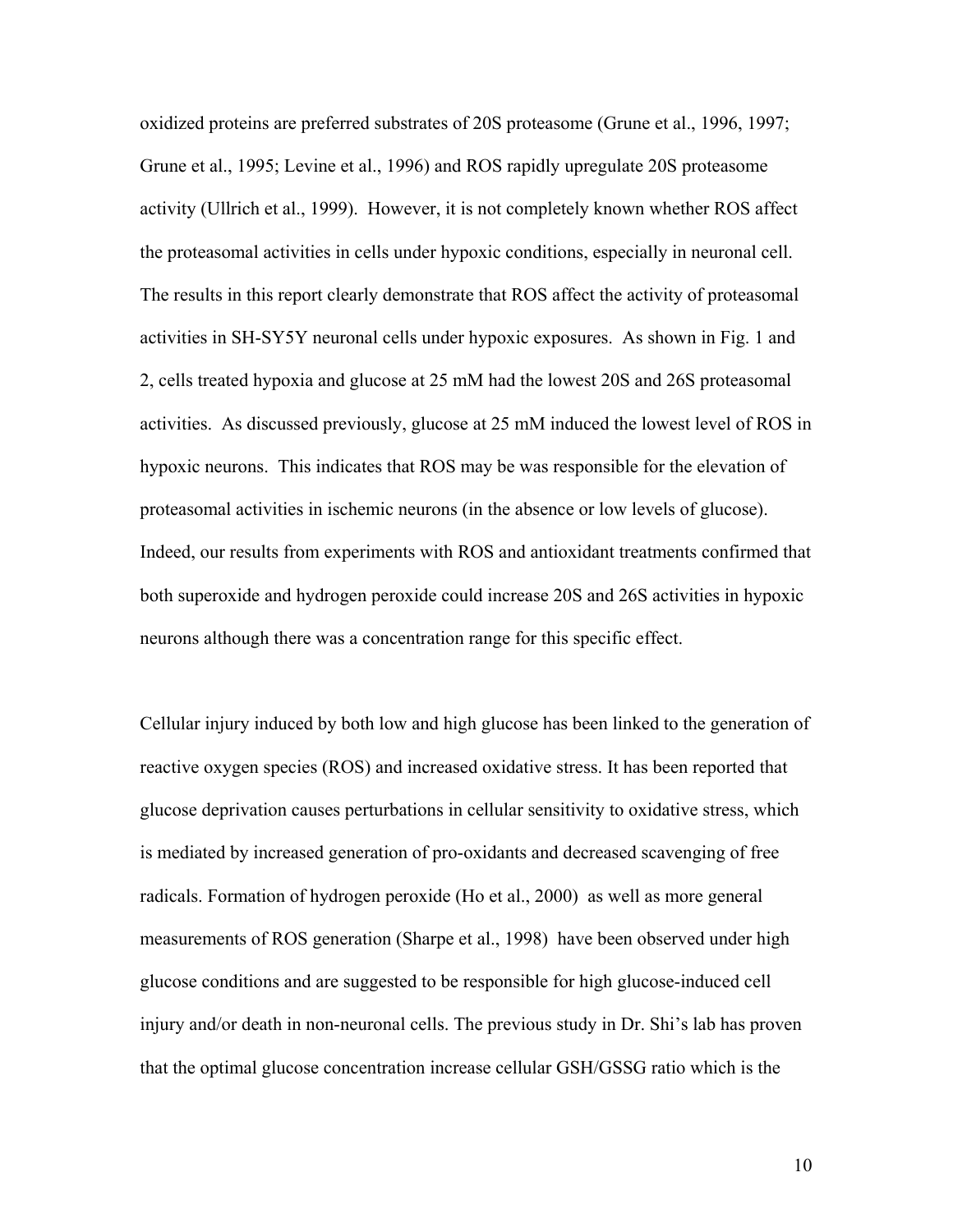main criteria of cellular redox status in neuronal cell. The study of the effect of glucose on proteasome activities will not only help us to understand the mechanism of ROS on ischemic injury but also illustrate the interaction of nutrient and oxygen under ischemia condition.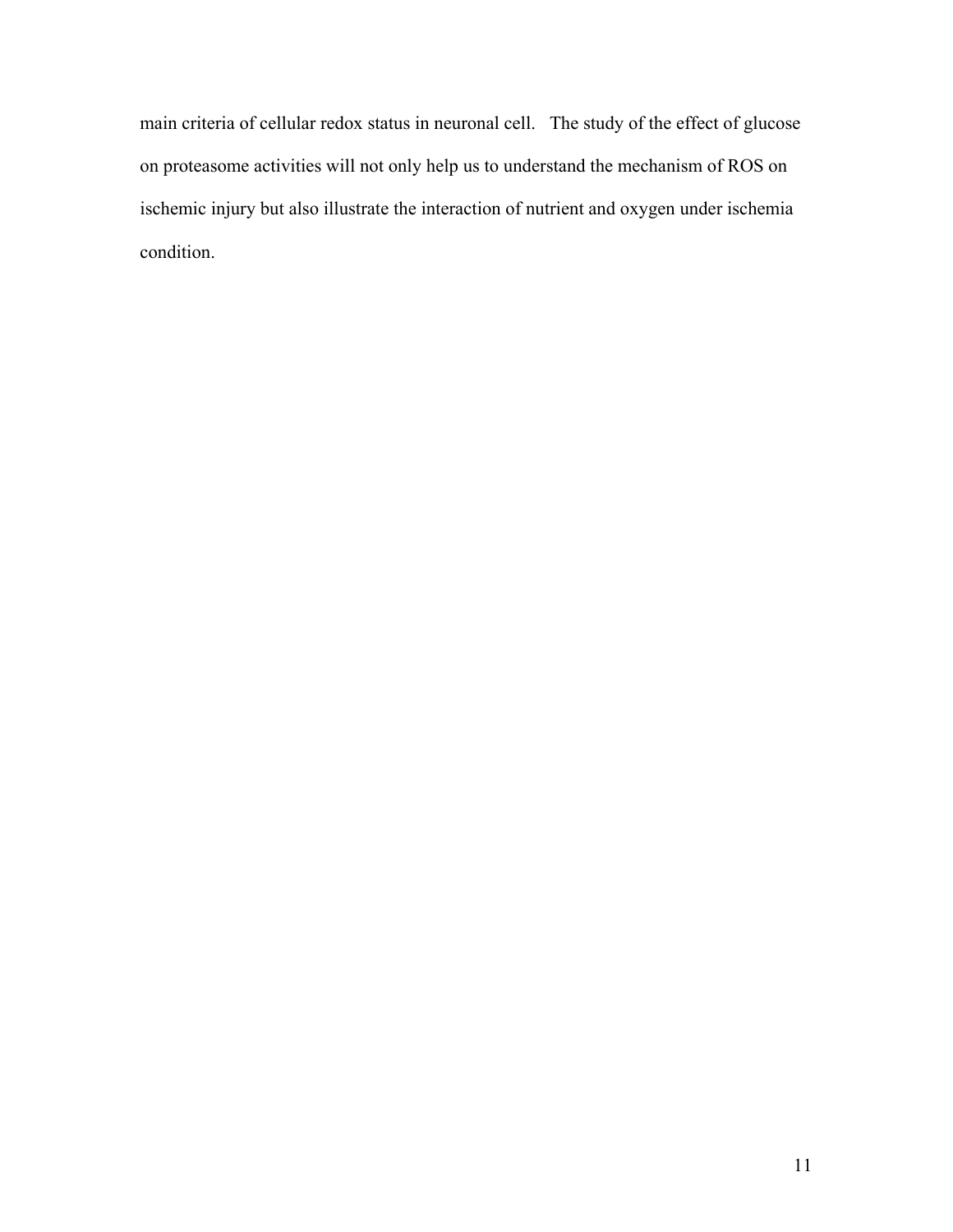#### **Reference:**

Astrup, J., Siesjo, B.K., and Symon, L. (1981). Thresholds in cerebral ischemia - the ischemic penumbra. Stroke *12*, 723-725.

Averill-Bates, D.A., and Przybytkowski, E. (1994). The role of glucose in cellular defences against cytotoxicity of hydrogen peroxide in Chinese hamster ovary cells. Arch. Biochem. Biophys. *312*, 52-58.

Ben-Yoseph, O., Boxer, P.A., and Ross, B.D. (1994). Oxidative stress in the central nervous system: monitoring the metabolic response using the pentose phosphate pathway. Dev. Neurosci. *16*, 328-336.

Brahimi-Horn, C., and Pouyssegur, J. (2005). When hypoxia signalling meets the ubiquitin-proteasomal pathway, new targets for cancer therapy. Crit. Rev. Oncol. Hematol. *53*, 115-123.

Callapina, M., Zhou, J., Schmid, T., Kohl, R., and Brune, B. (2005). NO restores HIF-1alpha hydroxylation during hypoxia: role of reactive oxygen species. Free Radic. Biol. Med. *39*, 925-936.

Ciechanover, A. (2006). The ubiquitin proteolytic system: from a vague idea, through basic mechanisms, and onto human diseases and drug targeting. Neurology *66*, S7-19. Ding, Q., Dimayuga, E., and Keller, J.N. (2006). Proteasome regulation of oxidative stress in aging and age-related diseases of the CNS. Antioxid. Redox Signal *8*, 163-172. Fekete, M.R., McBride, W.H., and Pajonk, F. (2005). Anthracyclines, proteasome activity and multi-drug-resistance. BMC Cancer *5*, 114.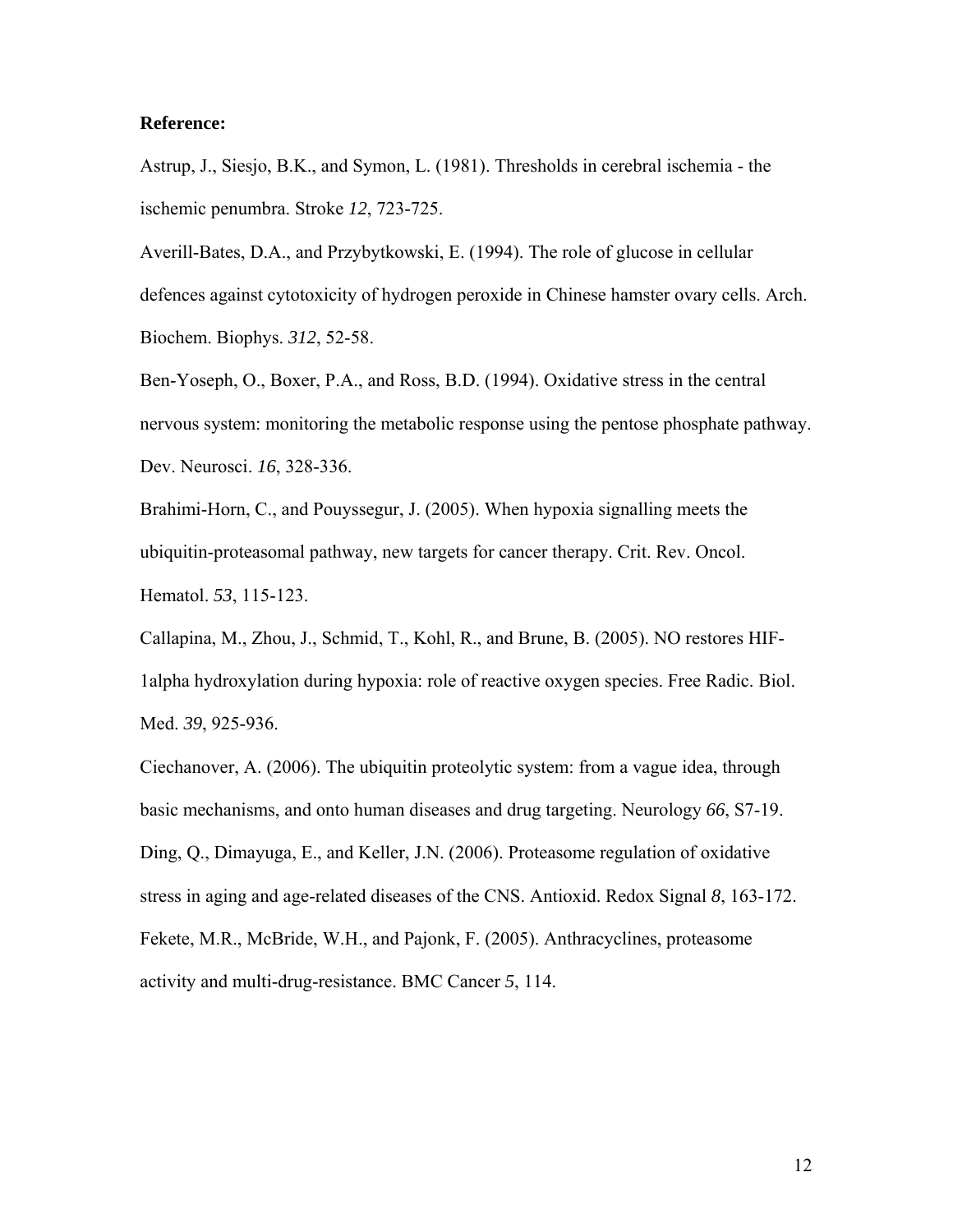Furlan, M., Marchal, G., Viader, F., Derlon, J.M., and Baron, J.C. (1996). Spontaneous neurological recovery after stroke and the fate of the ischemic penumbra. Ann. Neurol. *40*, 216-226.

Goldberg, M.P., and Choi, D.W. (1993). Combined oxygen and glucose deprivation in cortical cell culture: calcium-dependent and calcium-independent mechanisms of neuronal injury. J. Neurosci. *13*, 3510-3524.

Grune, T., Reinheckel, T., and Davies, K.J. (1996). Degradation of oxidized proteins in K562 human hematopoietic cells by proteasome. J. Biol. Chem. *271*, 15504-15509. Grune, T., Reinheckel, T., and Davies, K.J. (1997). Degradation of oxidized proteins in mammalian cells. FASEB J. *11*, 526-534.

Grune, T., Reinheckel, T., Joshi, M., and Davies, K.J. (1995). Proteolysis in cultured liver epithelial cells during oxidative stress. Role of the multicatalytic proteinase complex, proteasome. J. Biol. Chem. *270*, 2344-2351.

Haddad, J.J. (2002). Antioxidant and prooxidant mechanisms in the regulation of redox(y)-sensitive transcription factors. Cell Signal. *14*, 879-897.

Ho, F.M., Liu, S.H., Liau, C.S., Huang, P.J., and Lin-Shiau, S.Y. (2000). High glucoseinduced apoptosis in human endothelial cells is mediated by sequential activations of c-Jun NH(2)-terminal kinase and caspase-3. Circulation *101*, 2618-2624.

Hotta, S.S. (1962). Glucose metabolism in brain tissue: the hexosemonophosphate shunt and its role in glutathione reduction. J. Neurochem. *9*, 43-51.

Hotta, S.S., and Seventko, J.M., Jr. (1968). The hexosemonophosphate shunt and glutathione reduction in guinea pig brain tissue: changes caused by chlorpromazine, amytal, and malonate. Arch. Biochem. Biophys. *123*, 104-108.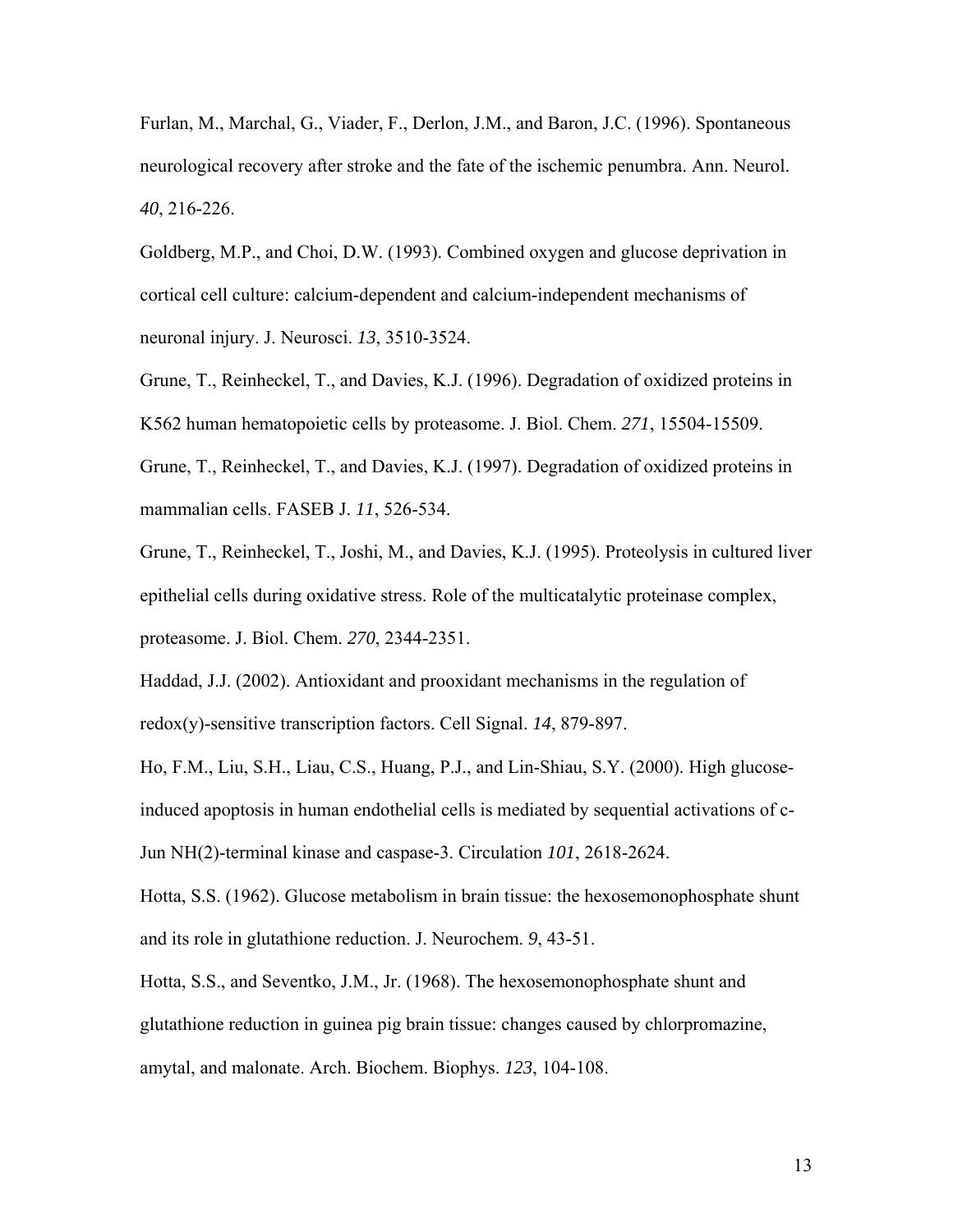Levine, R.L., Mosoni, L., Berlett, B.S., and Stadtman, E.R. (1996). Methionine residues as endogenous antioxidants in proteins. Proc. Natl. Acad. Sci. USA *93*, 15036-15040. Levison, S.W., Ducceschi, M.H., Young, G.M., and Wood, T.L. (1996). Acute exposure to CNTF in vivo induces multiple components of reactive gliosis. Exp. Neurol. *141*, 256- 268.

Liu, S., Liu, M., Peterson, S., Miyake, M., Vallyathan, V., and Liu, K.J. (2003). Hydroxyl radical formation is greater in striatal core than in penumbra in a rat model of ischemic stroke. J. Neurosci. Res. *71*, 882-888.

Palombella, V.J., Rando, O.J., Goldberg, A.L., and Maniatis, T. (1994). The ubiquitinproteasome pathway is required for processing the NF-kappa B1 precursor protein and the activation of NF-kappa B. Cell *78*, 773-785.

Phillips, J.B., Williams, A.J., Adams, J., Elliott, P.J., and Tortella, F.C. (2000). Proteasome inhibitor PS519 reduces infarction and attenuates leukocyte infiltration in a rat model of focal cerebral ischemia. Stroke *31*, 1686-1693.

Przybytkowski, E., and Averill-Bates, D.A. (1996). Correlation between glutathione and stimulation of the pentose phosphate cycle in situ in Chinese hamster ovary cells exposed to hydrogen peroxide. Arch. Biochem. Biophys. *325*, 91-98.

Sharpe, P.C., Liu, W.H., Yue, K.K., McMaster, D., Catherwood, M.A., McGinty, A.M., and Trimble, E.R. (1998). Glucose-induced oxidative stress in vascular contractile cells: comparison of aortic smooth muscle cells and retinal pericytes. Diabetes *47*, 801-809.

Shi, H., and Liu, K. (2006). Effects of glucose concentration on redox status in rat primary cortical neurons under hypoxia. Neurosci. Lett. *410*, 57-61.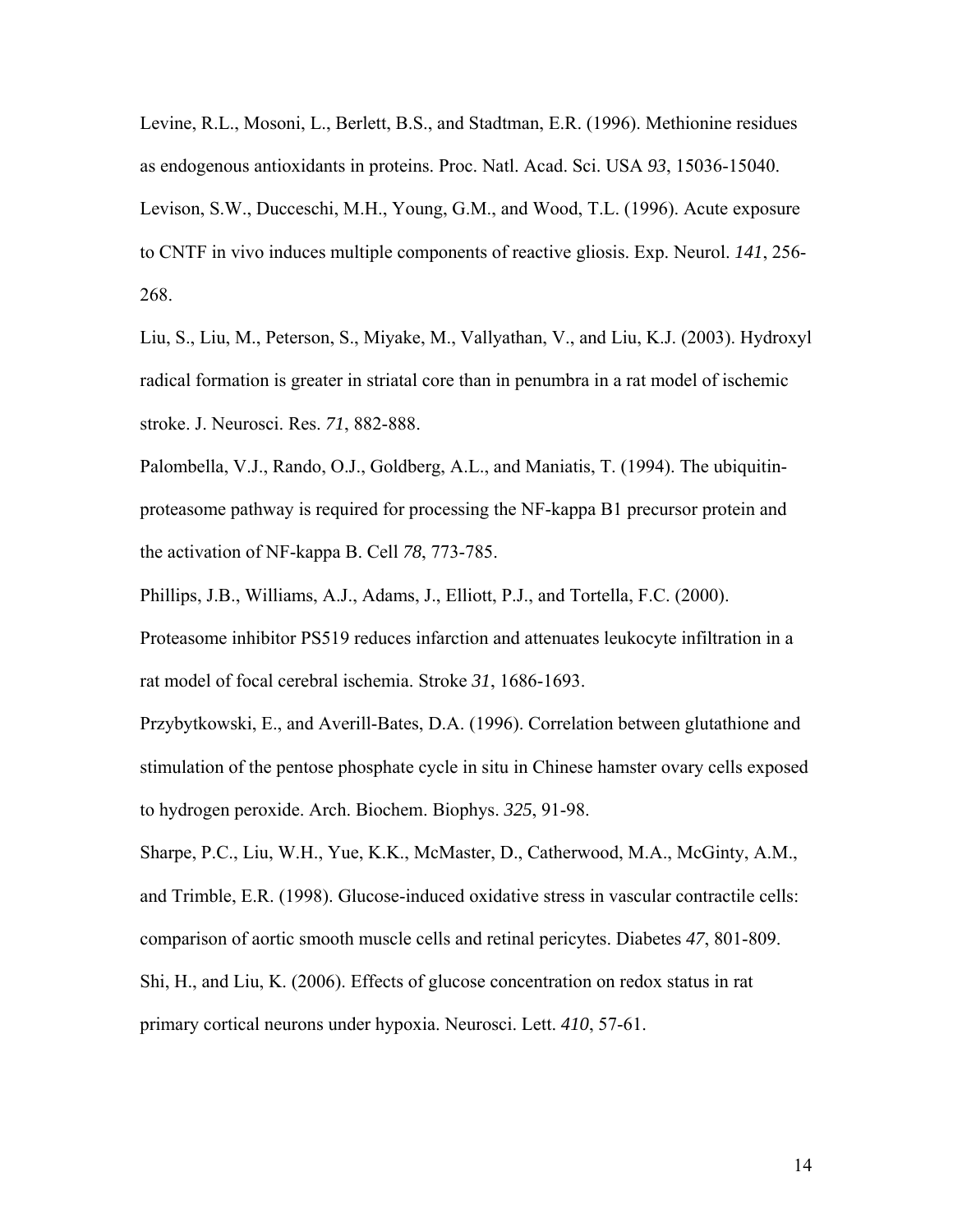Ullrich, O., Reinheckel, T., Sitte, N., Hass, R., Grune, T., and Davies, K.J. (1999). Poly-ADP ribose polymerase activates nuclear proteasome to degrade oxidatively damaged histones. Proc Natl Acad Sci USA *96*, 6223-6228.

Wilkinson, K.D. (1995). Roles of ubiquitinylation in proteolysis and cellular regulation. Annu Rev Nutr *15*, 161-189.

Wojcik, C., and Di Napoli, M. (2004). Ubiquitin-proteasome system and proteasome inhibition: new strategies in stroke therapy. Stroke *35*, 1506-1518.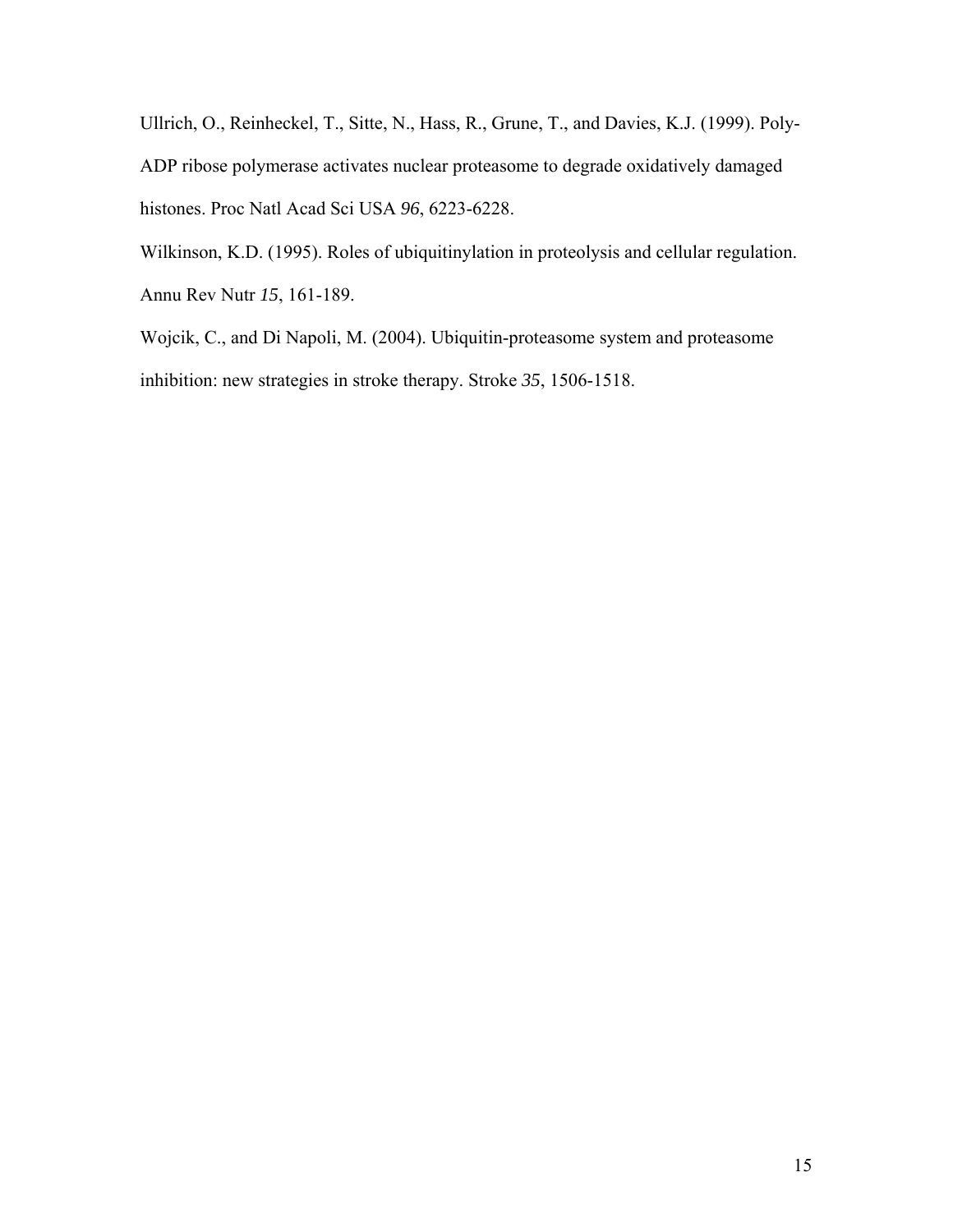#### **Figure Legend**

**Fig. 1.** Effect of glucose on 20S proteasomal activity under hypoxic conditions. SH-SY5Y cells were exposed to hypoxia  $(1\% O_2)$  3 hrs. The proteasomal activities were expressed as the percentage of the value obtained in the presence of 0 mM glucose. Data are shown as means  $\pm$  SE, n=8.  $\degree$ p<0.05, compared to glucose at 25 mM.

**Fig. 2.** Effect of glucose on 26S proteasomal activity under hypoxic conditions. SH-SY5Y cells were exposed to hypoxia  $(1\% O_2)$  3 hrs. The proteasomal activities were expressed as the percentage of the value obtained in the presence of 0 mM glucose. Data are shown as means  $\pm$  SE, n=8.  $\degree$ p<0.05, compared to glucose at 25 mM.

**Fig. 3.** Effects of superoxide anion radical on 20S and 26S proteasomal activities under hypoxic conditions.  $KO<sub>2</sub>$  was used as a source of superoxide anion radicals. SH-SY5Y cells were treated with different concentrations of  $KO<sub>2</sub>$  and hypoxia for 3 hrs. Data are shown as means  $\pm$  SE, n=3-4.  $\degree$ p<0.05, compared to the group without KO<sub>2</sub> treatment.

**Fig. 4.** Effects of hydrogen peroxide on 20S and 26S proteasomal activities under hypoxic conditions. SH-SY5Y cells were treated with different concentrations of  $H_2O_2$ and hypoxia for 3 hrs. Data are shown as means  $\pm$  SE, n=3-4.  $\degree$ p<0.05, compared to the group without  $H_2O_2$  treatment.

**Fig. 5.** Effects of antioxidant MnTMPyP on 20S and 26S proteasomal activities under hypoxic conditions. SH-SY5Y cells were treated with different concentrations of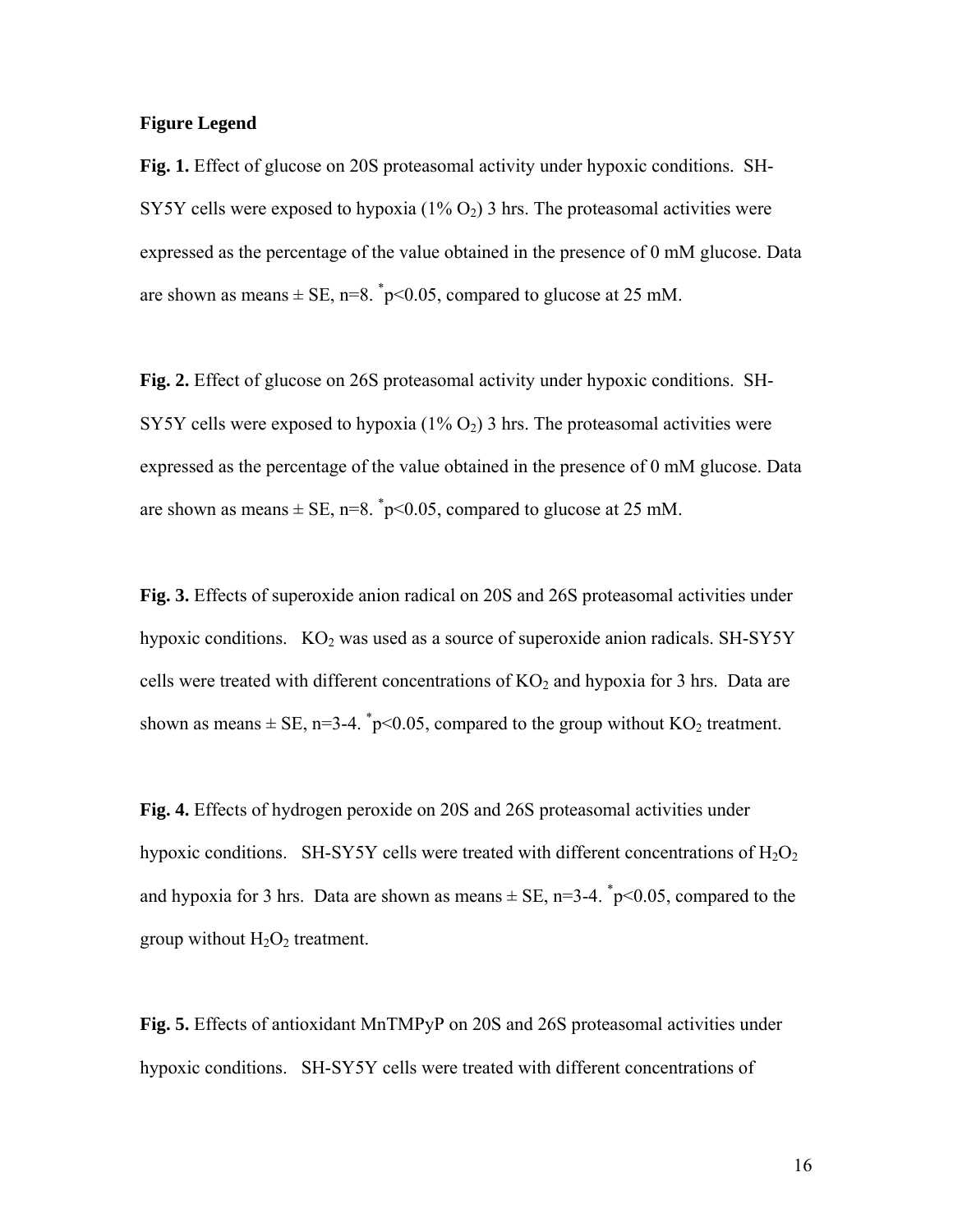MnTMPyP and hypoxia for 3 hrs. Data are shown as means  $\pm$  SE, n=3-4.  $\degree$ p<0.05, compared to the group without MnTMPyP treatment.3

**Fig. 6.** Effects of antioxidant catalase on 20S and 26S proteasomal activities under hypoxic conditions. SH-SY5Y cells were treated with different concentrations of catalase and hypoxia for 3 hrs. Data are shown as means  $\pm$  SE, n=3-4.  $\degree$ p<0.05, compared to the group without catalase treatment.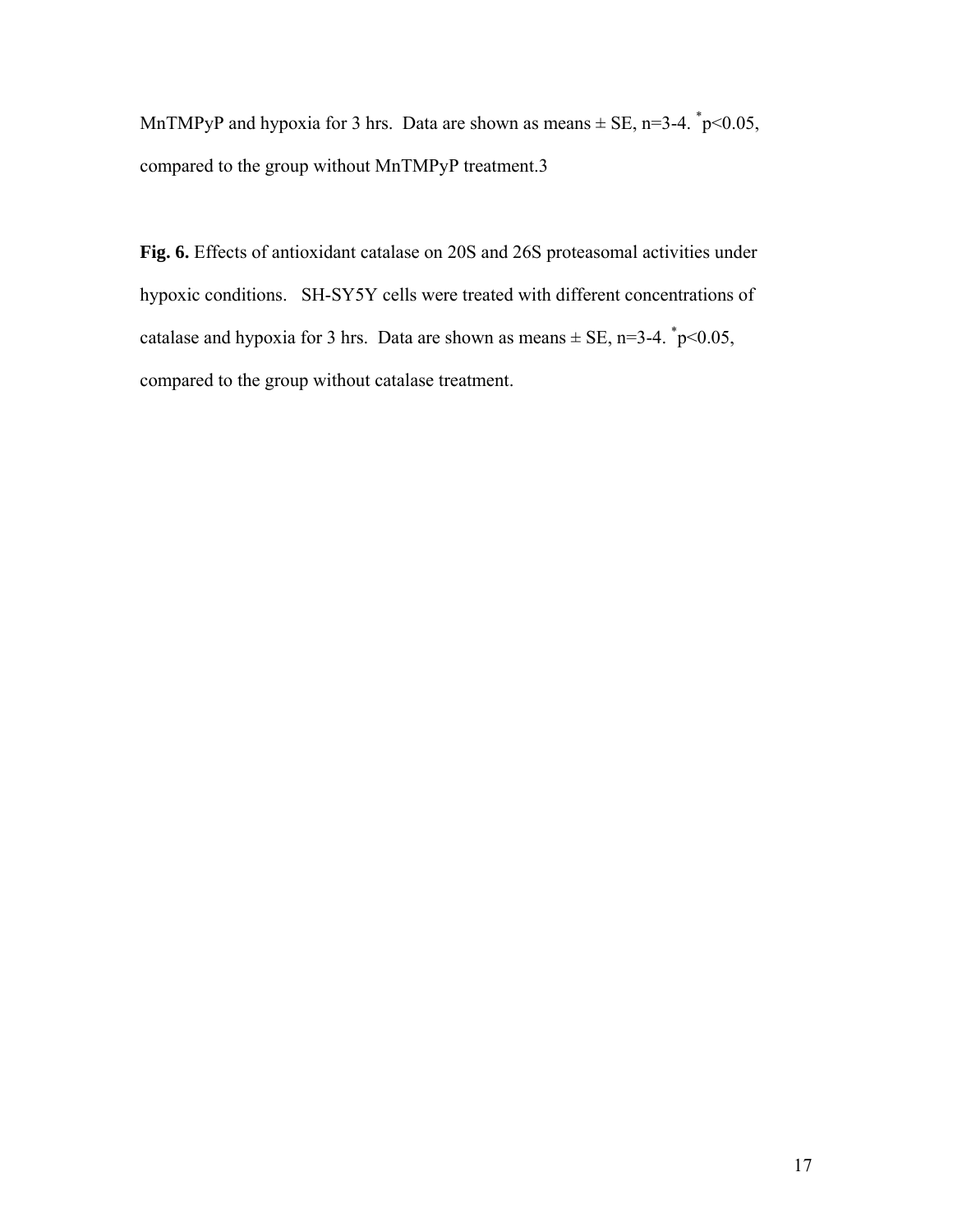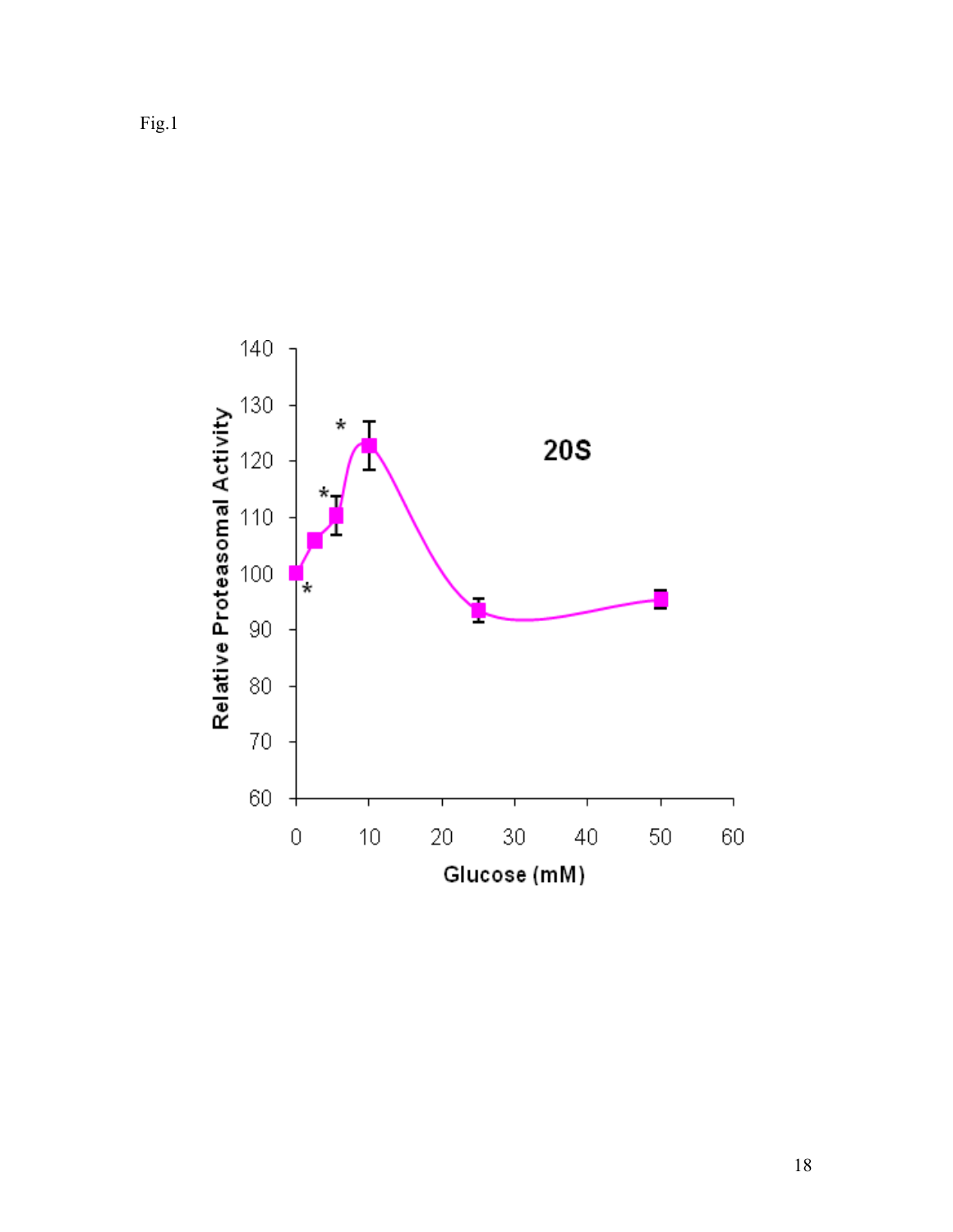Fig. 2

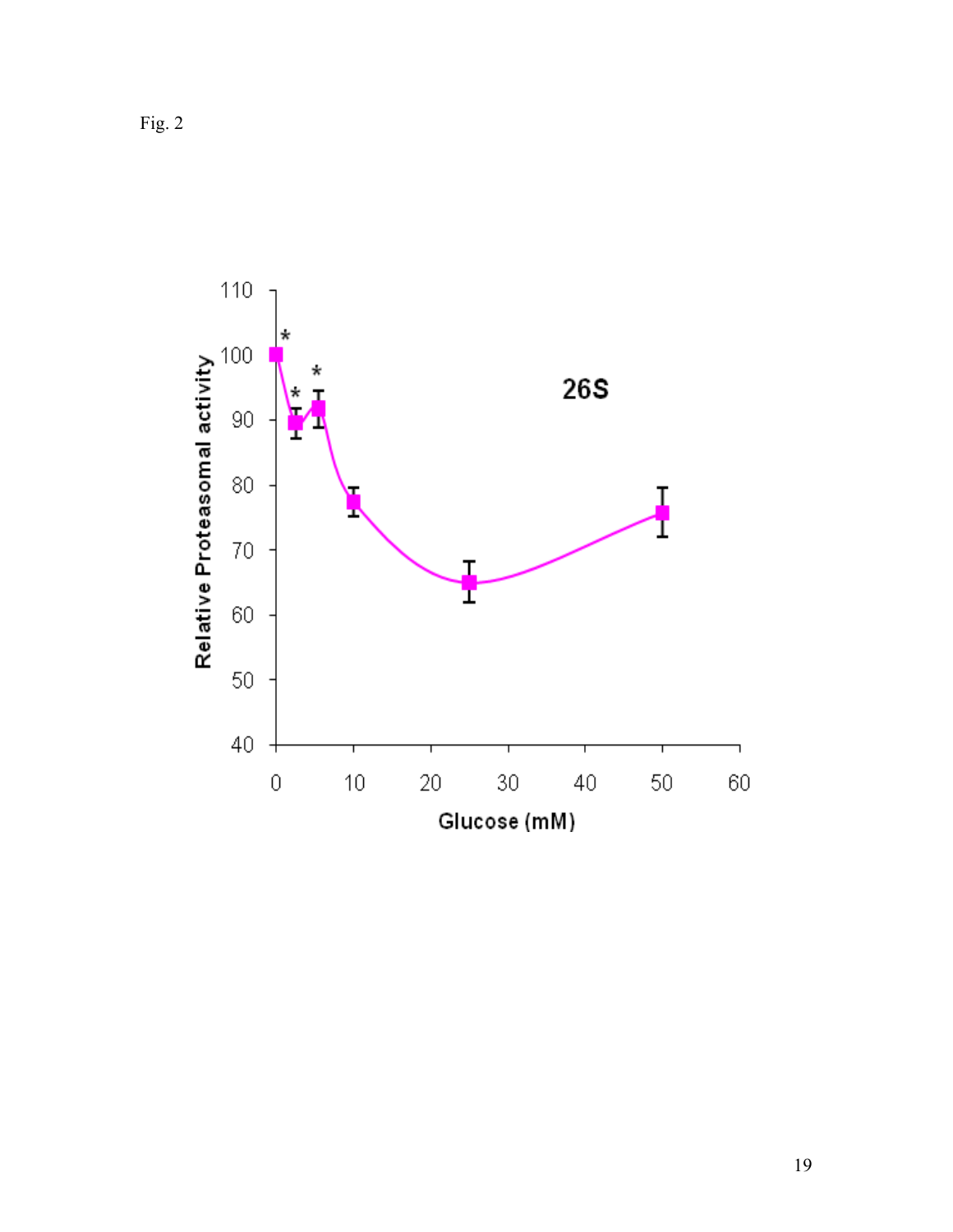Fig. 3

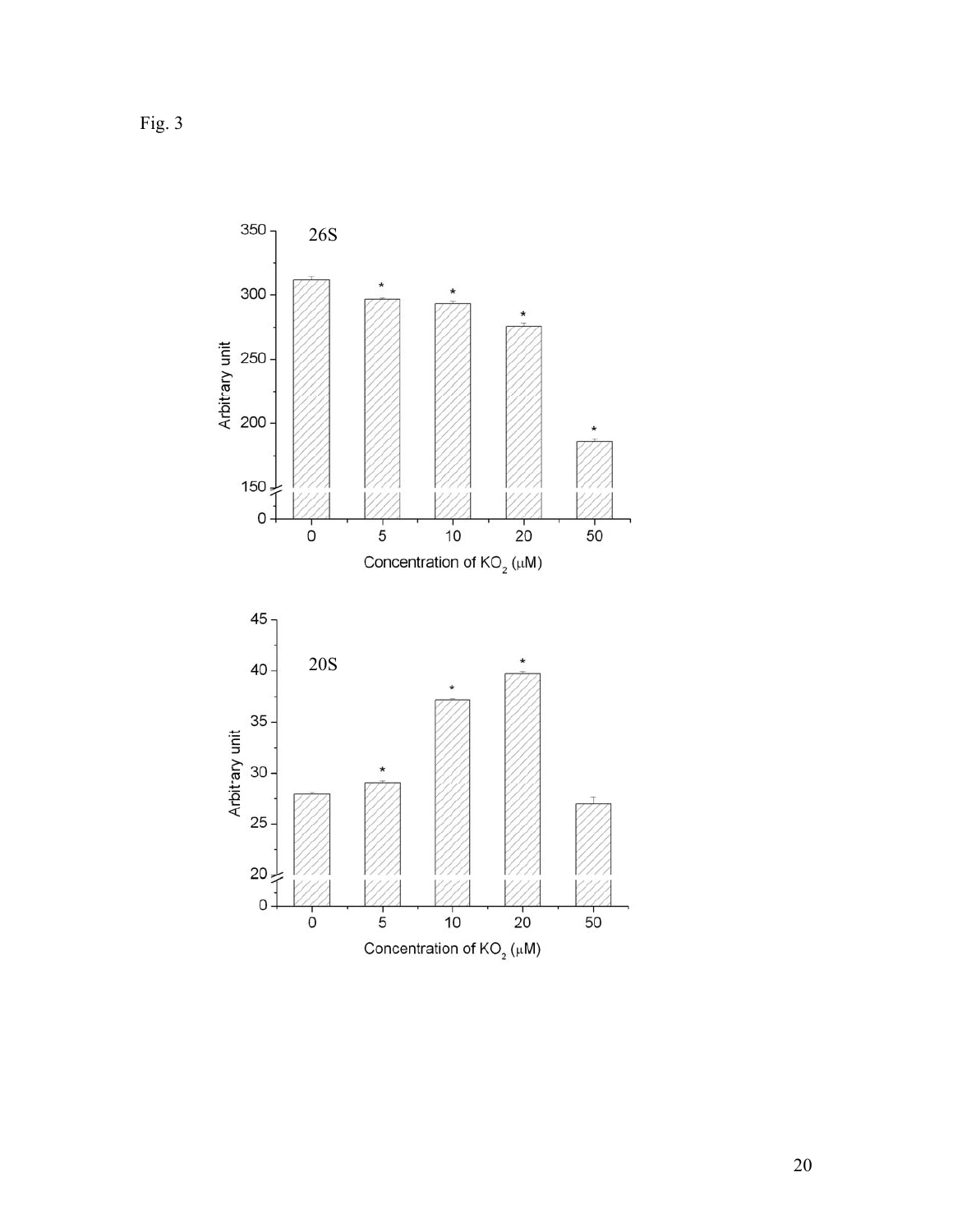Fig. 4



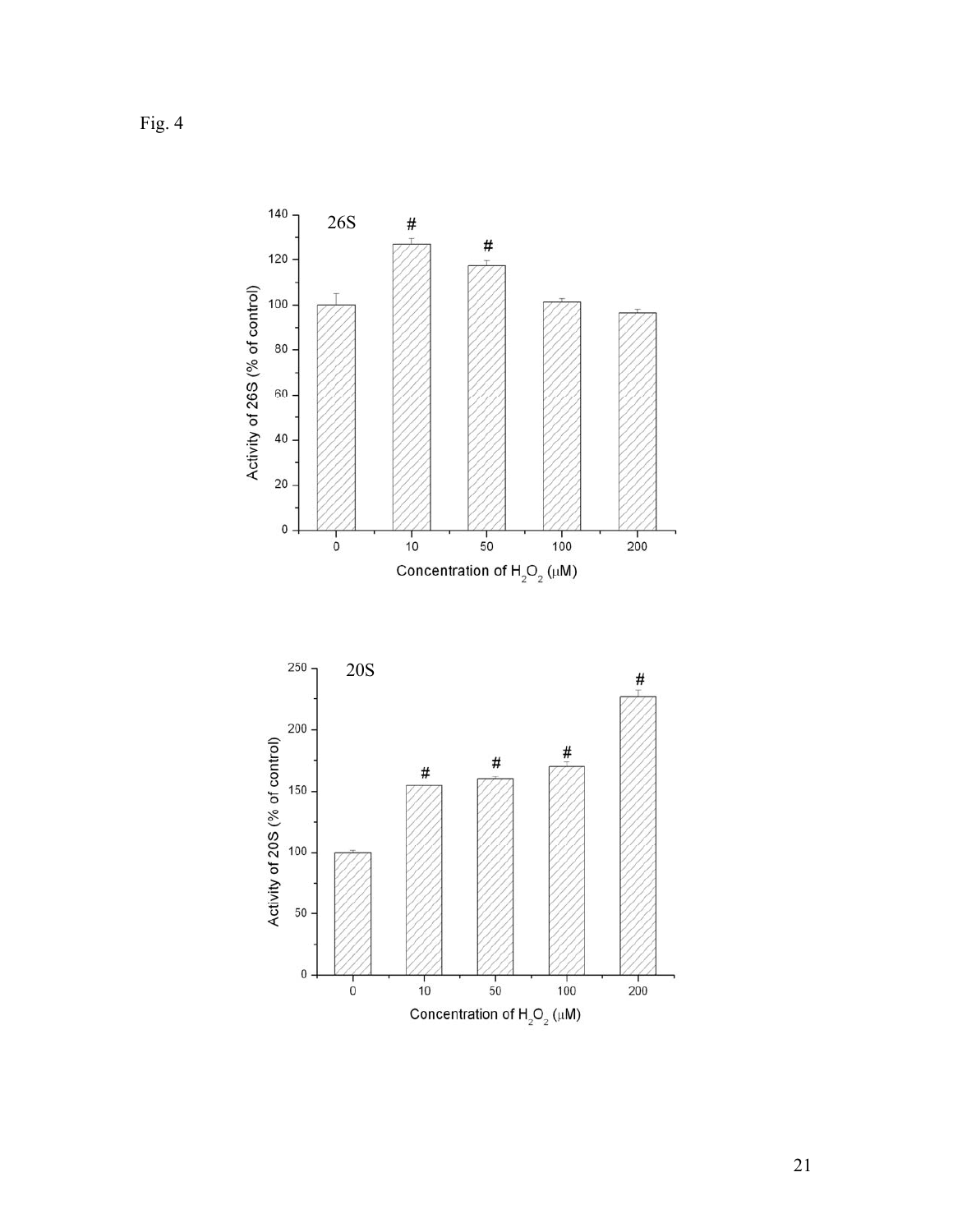Fig.